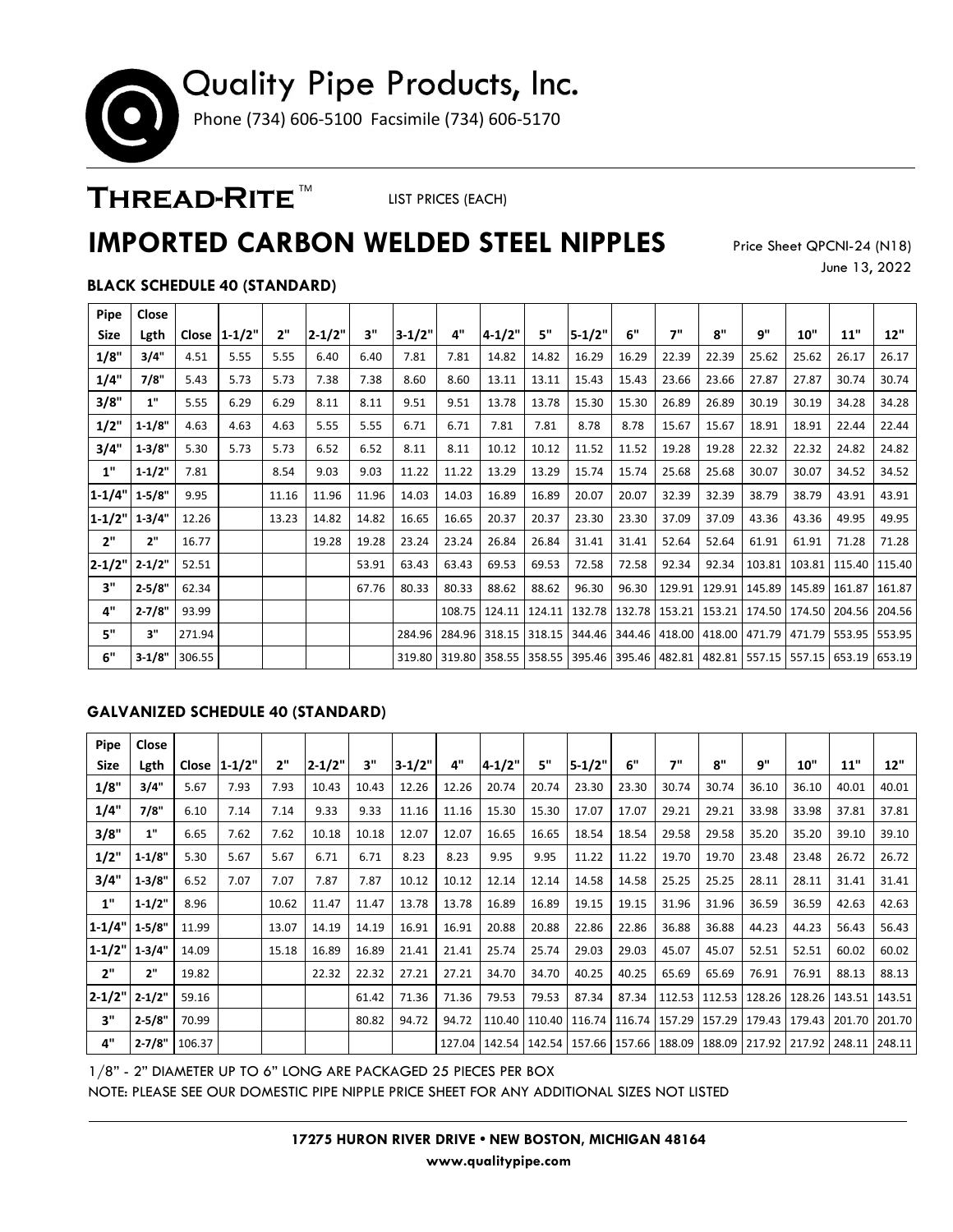

THREAD-RITE<sup>™</sup>

LIST PRICES (EACH)

### **IMPORTED CARBON WELDED STEEL NIPPLES**

Price Sheet QPCNI-24 (N18) June 13, 2022

| Pipe       | Close      |        |            |       |            |        |          |        |            |        |            |        |
|------------|------------|--------|------------|-------|------------|--------|----------|--------|------------|--------|------------|--------|
| Size       | Lgth       | Close  | $1 - 1/2"$ | 2"    | $2 - 1/2"$ | 3"     | $3-1/2"$ | 4"     | $4 - 1/2"$ | 5"     | $5 - 1/2"$ | 6"     |
| 1/8"       | 3/4"       | 8.12   | 9.27       | 9.27  | 10.79      | 10.79  | 13.90    | 13.90  | 25.46      | 25.46  | 27.73      | 27.73  |
| 1/4"       | 7/8"       | 8.63   | 10.09      | 10.09 | 13.08      | 13.08  | 14.34    | 14.34  | 22.53      | 22.53  | 25.78      | 25.78  |
| 3/8"       | 1"         | 8.76   | 11.23      | 11.23 | 13.33      | 13.33  | 15.68    | 15.68  | 22.53      | 22.53  | 25.70      | 25.70  |
| 1/2"       | $1 - 1/8"$ | 8.12   | 8.19       | 8.19  | 9.77       | 9.77   | 11.67    | 11.67  | 13.39      | 13.39  | 15.17      | 15.17  |
| 3/4"       | 1.3/8"     | 9.33   | 9.40       | 9.40  | 11.30      | 11.30  | 13.39    | 13.39  | 16.57      | 16.57  | 19.74      | 19.74  |
| 1"         | $1 - 1/2"$ | 13.83  |            | 15.49 | 15.99      | 15.99  | 19.23    | 19.23  | 22.85      | 22.85  | 27.04      | 27.04  |
| $1 - 1/4"$ | $1 - 5/8"$ | 17.01  |            | 18.28 | 19.99      | 19.99  | 25.00    | 25.00  | 30.78      | 30.78  | 34.59      | 34.59  |
| $1 - 1/2"$ | 1.3/4"     | 21.33  |            | 23.04 | 24.82      | 24.82  | 29.83    | 29.83  | 34.78      | 34.78  | 39.86      | 39.86  |
| 2"         | 2"         | 29.26  |            |       | 32.88      | 32.88  | 37.77    | 37.77  | 46.77      | 46.77  | 53.83      | 53.83  |
| $2 - 1/2"$ | $2 - 1/2"$ | 89.31  |            |       |            | 93.04  | 108.41   | 108.41 | 123.20     | 123.20 | 134.23     | 134.23 |
| 3"         | $2 - 5/8"$ | 109.04 |            |       |            | 121.23 | 141.47   | 141.47 | 155.25     | 155.25 | 169.59     | 169.59 |
| 4"         | $2 - 7/8"$ | 164.39 |            |       |            |        |          | 186.92 | 209.83     | 209.83 | 228.04     | 228.04 |

### **BLACK SCHEDULE 80 (EXTRA HEAVY)**

1/8" - 2" DIAMETER UP TO 6" LONG ARE PACKAGED 25 PIECES PER BOX NOTE: PLEASE SEE OUR DOMESTIC PIPE NIPPLE PRICE SHEET FOR ANY ADDITIONAL SIZES NOT LISTED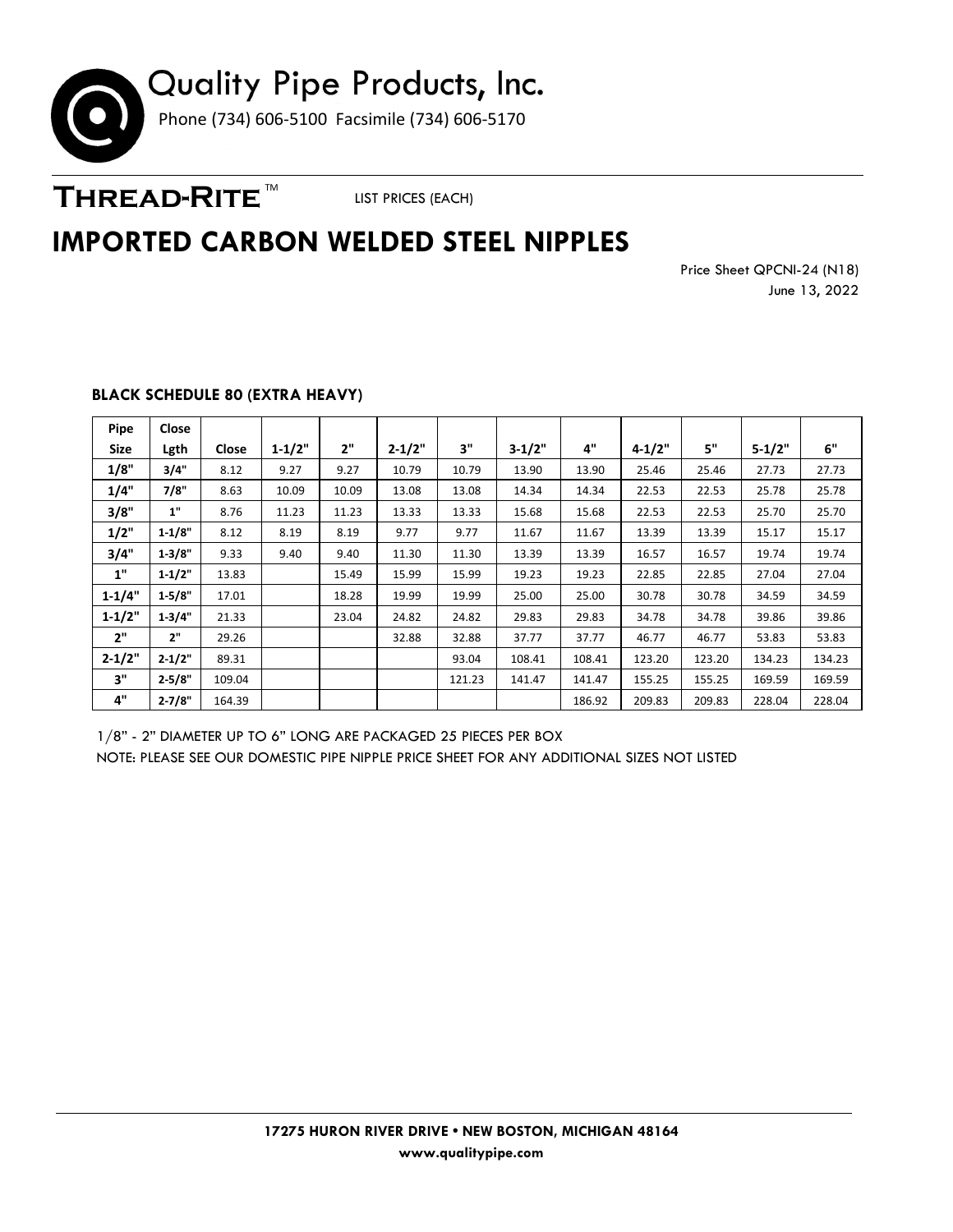# Quality Pipe Products, Inc. Phone (734) 606-5100 Facsimile (734) 606-5170

### THREAD-RITE ™

LIST PRICES (EACH)

## **IMPORTED CARBON WELDED READY CUT PIPE**

Price Sheet QPCNI-24 (N18) June 13, 2022

### **BLACK SCHEDULE 40 (STANDARD)**

| <b>Pipe</b> |        |        |        |        |        |        |        |
|-------------|--------|--------|--------|--------|--------|--------|--------|
| <b>Size</b> | 18"    | 24"    | 30"    | 36"    | 48"    | 60"    | 72"    |
| 1/2"        | 42.92  | 55.98  | 65.67  | 77.47  | 97.92  | 117.41 | 144.41 |
| 3/4"        | 52.98  | 67.77  | 79.26  | 93.97  | 125.10 | 153.14 | 176.22 |
| 1"          | 68.16  | 89.12  | 102.71 | 123.98 | 161.98 | 203.90 | 240.86 |
| $1 - 1/4"$  | 86.71  | 116.90 | 137.91 | 162.64 | 215.48 | 268.10 | 320.05 |
| $1 - 1/2"$  | 99.13  | 133.62 | 159.14 | 190.12 | 235.93 | 320.73 | 377.91 |
| 2"          | 137.91 | 182.87 | 210.11 | 247.58 | 323.16 | 416.10 | 487.68 |

### **GALVANIZED SCHEDULE 40 (STANDARD)**

| <b>Pipe</b> |        |        |        |        |        |        |        |
|-------------|--------|--------|--------|--------|--------|--------|--------|
| <b>Size</b> | 18"    | 24"    | 30"    | 36"    | 48"    | 60"    | 72"    |
| 1/2"        | 52.70  | 67.77  | 80.23  | 92.53  | 118.89 | 146.45 | 172.94 |
| 3/4"        | 62.69  | 80.38  | 98.90  | 113.53 | 148.39 | 181.68 | 215.25 |
| 1"          | 80.83  | 107.42 | 125.47 | 143.54 | 190.13 | 239.25 | 285.80 |
| $1 - 1/4"$  | 106.51 | 142.64 | 168.60 | 194.42 | 257.72 | 320.55 | 394.10 |
| $1 - 1/2"$  | 121.00 | 161.88 | 195.48 | 229.07 | 304.40 | 385.80 | 459.70 |
| 2"          | 164.89 | 218.10 | 256.75 | 295.48 | 383.93 | 479.70 | 584.49 |

#### **READY CUT BUNDLE QUANTITIES**

| Pipe        |       |     |     |            |     |     |     |
|-------------|-------|-----|-----|------------|-----|-----|-----|
| <b>Size</b> | $18"$ | 24" | 30" | <b>36"</b> | 48" | 60" | 72" |
| 1/2"        | 5     | 5   | 5   |            | 5   | 5   | 5   |
| 3/4"        | 5     | 5   | 5   |            | 5   | 5   | 5   |
| 1"          | 3     | 3   | 3   | 3          | 3   | 3   | 3   |
| $1 - 1/4"$  | 3     | 3   | 3   | 3          | 3   | 3   | 3   |
| $1 - 1/2"$  | 3     | 3   | 3   | 3          | 3   | 3   | 3   |
| 2"          | 3     | 3   | 3   |            | 3   | 3   | 3   |

ALL READY CUT PIPE IS SOLD IN BUNDLE QUANITIES ONLY NOTE: PLEASE SEE OUR DOMESTIC PIPE NIPPLE PRICE SHEET FOR ANY ADDITIONAL SIZES NOT LISTED